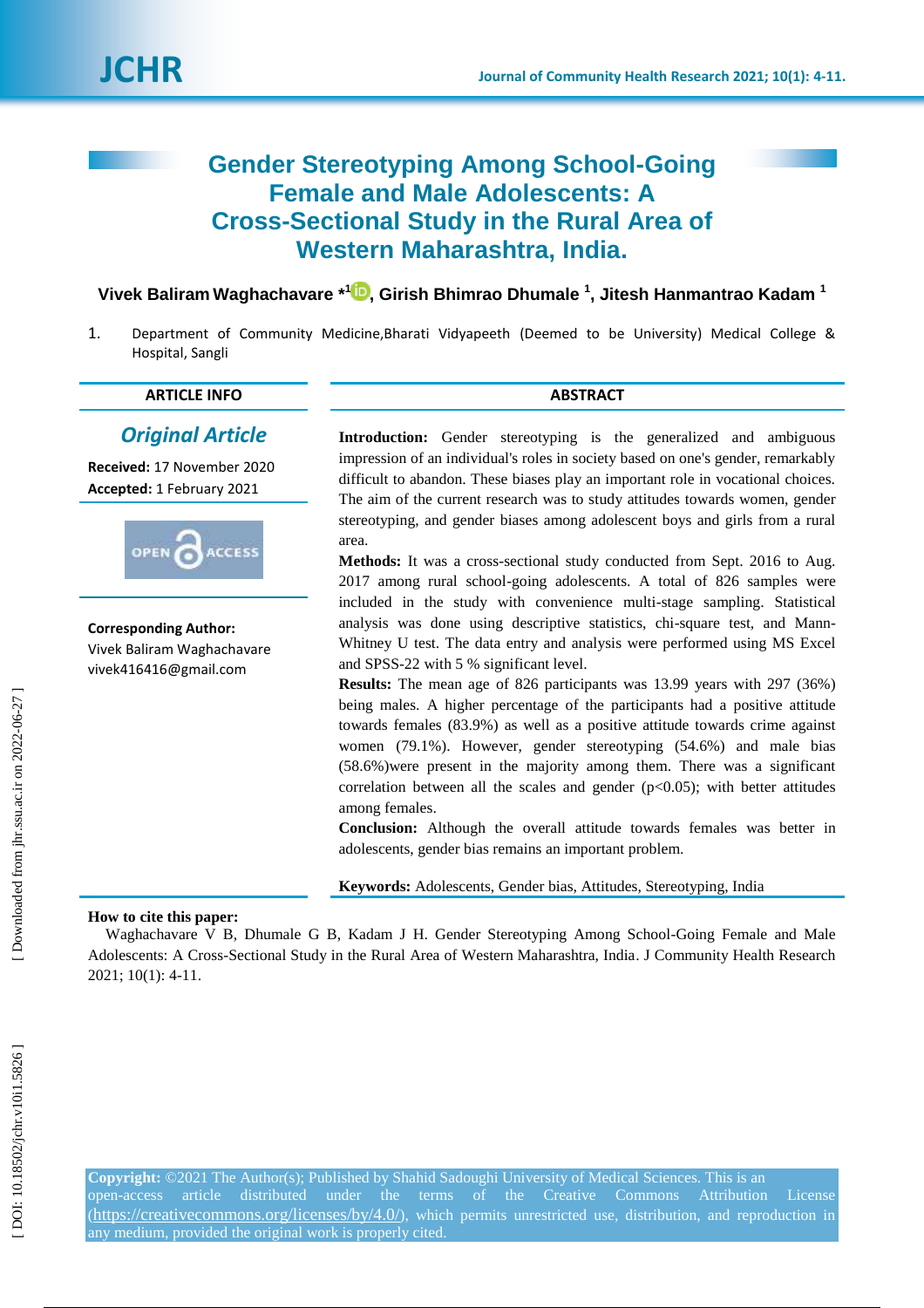## **Introduction**

Medical Subject Headings (MeSH) by the U.S. National Library of Medicine defines , Gender discrimination, or sexism, as "Prejudice or discrimination based on gender or behavior or attitudes that foster stereotyped social roles based on gender." (1). While the word stereotyping is defined according MeSH as "An oversimplified perception or conception especially of persons, social groups,  $"(2)$ . While ‗Gender stereotyping ' is a broad category that reflects our impression and beliefs about females and males, they originate from gender roles that define the responsibilities of females and males and remarkably difficult to abandon. Classically , roles such as taking care of children and cooking are attached to females, while males are identified with roles such as engaging in paid employment (3). Even in the current scenario urban women tend to be more interested in humanitarian, educational , and medical fields; while males are more attracted to defense, sports , and technical fields (4).

There is apathy towards involving women in important roles in society and huge bias against the existing ( 5 ) . The Equal Opportunities Commission (EOC ) (2005) states that not only society but also females themselves avoid getting into various skilled jobs due to rampant prejudices ( 6 ) . Mapfumo, Chireshe & Munhuweyi (200 2 ) from Zimbabwe observed that both males and females choose their career s under stereotyping perception ( 7 ) . The study conducted by McQuaid and Bond (2004) shows that many girls in Scotland had negative attitudes to work in jobs perceived to be masculine ( 8). In Egypt and other countries with traditional cultures, females have fewer opportunities to reach higher positions at workplaces ( 9). Furthermore, the role of gender stereotyping on career choices was also observed in the UK (10).

Violence and aggression are enforced by men towards women. The issue is deemed as a shadow pandemic (11). Basar and Demirci (2018) conducted a study among Turkish women and observed that 41.3% of the study participants had

experienced domestic violence (12). A survey conducted in the USA estimated that 19.3%, 15.3% , and 43.9% of women have experienced rape, stalking , and other forms of sexual violence respectively during their lifetimes (13). Many consider ‗Violence Against Women' (VAW) as an important challenge to the overall health and social development in India (14). The roots of this psyche can be traced to the bringing up of the boys in the families and societies stressing gender -specific roles in society and also gender specific freedom even in trivial issues like clothes (15).

Adolescence (10 –19 years) is a critical period of rapid physical and psychosocial changes (16). Global data indicate that gender norms are commonly reflected in adolescents' gender attitudes. For example, population -based surveys in low - and middle -income countries (LMICs) indicate that over half of late adolescents justify wife -beating (17). There is an increase in the crimes against women committed by juveniles , including rape. Many juvenile s blame women ' s behavio ur for getting rape d (18). Law cannot provide much deterrence as the punishments for juvenile criminals are understandably not the most severe (19). It is important to address gender attitudes in early adolescences before their beliefs become more solidified (20, 21). It is observed that diminishing gender inequality in community results in reduced violence against women (22). Involving adolescents along with adults in gender -sensitive training and in developing response against violence is considered by experts as need of the hour (23).

Very few studies have assessed the attitude of Indian males towards females and studies concerning adolescents are further rare. As today's adolescents are tomorrow's adults, it is essential to cultivate a positive gender attitude in them as it will go a long way in the development of gender tolerance in our society. The aim of the current research was to understand the attitude towards women, gender stereotyping , and gender biases among adolescent boys and girls from a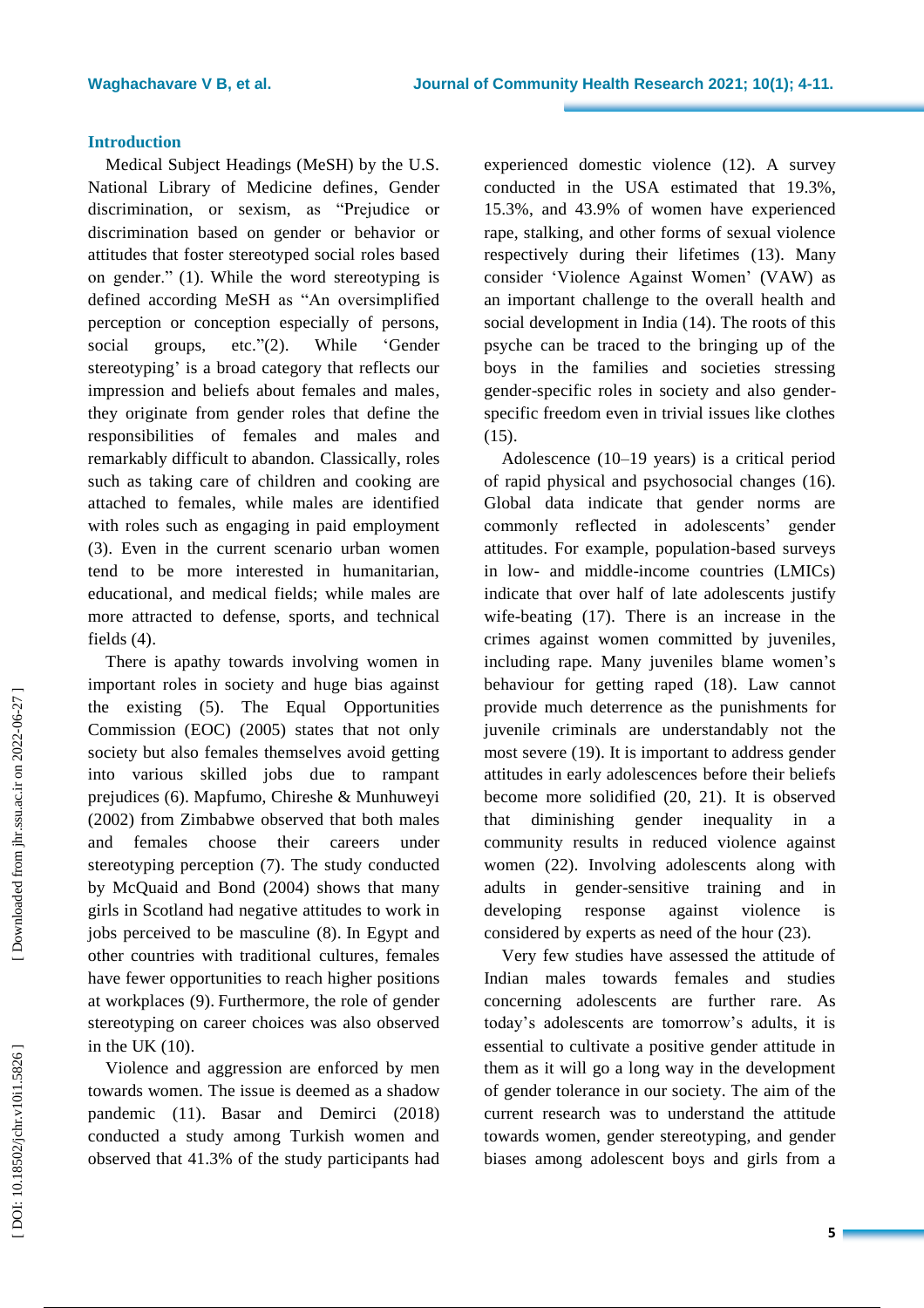rural area of Maharashtra, India .

## **Methods**

It was a cross -sectional study conducted using multi -stage sampling among the adolescents studying in private and government schools in the rural area of Sangli district, Western Maharashtra. The study was questionnaire -based and was conducted for a period of 12 months, i.e., Sept. 2016 to Aug. 2017. World Health Organization defines the phase of adolescence between 10 years to 19 years. Considering the schooling pattern in India generally , the school going children from  $5<sup>th</sup>$  standard to  $12<sup>th</sup>$  standard belong to this age. However, most of the institutions'  $11<sup>th</sup>$  and  $12<sup>th</sup>$  standards are separate and not attached to a school. Therefore, it was decided to consider students from  $5<sup>th</sup>$  to  $10<sup>th</sup>$ standard s for the study. However, considering the cultural background, general maturity , and sensibilities of people it was decided to include students from the  $8<sup>th</sup>$ ,  $9<sup>th</sup>$ , and  $10<sup>th</sup>$  standards only. Hence, the study population was adolescents studying in  $8<sup>th</sup>$ ,  $9<sup>th</sup>$ , and  $10<sup>th</sup>$  standard from the schools in Sangli district.

It was further decided to include the schools from the field practice are a of Rural Health Training Center, Turchi , belonging to Bharati Vidyapeeth (Deemed to be University ) Medical College & Hospital, Sangli (MH), India. This decision was taken for better follow -up, cooperation , and feasibility. After the requisite for ethical clearance from the institutional ethical committee and permissions from school authorities , and all the students getting the written consent from their parents were included in the study. In a similar study conducted , the observed percentage of positive attitude among adolescent males was 88.3% (24). Hence, the calculated minimum sample size was 360 ( prevalence of positive attitude =  $88.3\%$  i.e.,  $p = 0.883$ , hence q  $= 0.117$ , level of significance  $= 1\%$ ,  $\alpha = 0.05$  i.e.,  $Z\alpha = 2.58$ , allowable error is 5%, d= 0.05. The sample size,  $n=$  $Z\alpha^2$ pq  $\frac{1}{2}$  $^{2}p^{2}$ =  $[(2.58)^{2} \times 0.883 \times 0.117] / (0.05)^{2} \times (0.883)^{2} = 352.8$  $\approx$  360). Considering 30 students in each class and

correction for drop -out, it was decided to include five schools in the study selected randomly from the schools in the field practice area . Out of the selected schools , two were co -education and three schools were for females only. All the available participants from these schools were included in the study, hence the actual samples included in the final analysis (after the rejection of incomplete questionnaires) were 826 (297 males and 529 females).

The study tool was a pre -designed, self administered questionnaire. The questionnaire had five sections with Section-I had sociodemographic variables like age, residence , etc. Sections II, III, and IV consisted of a locally prevalidated gender stereotyping scale, Attitudes toward Women Scale for Adolescents (AWSA) , and attitude towards crime against women respectively (24, 25, 26). These scales had been previously used in a similar study , in the same geographical area and shown to have a good internal consistency and test -retest reliability.

Section V had questions regarding attitude towards men ( male bias). It was developed with the help of field experts and published literature. Each question in the 17 - items scale could be answered with a five -point Likert scale. For most of the questions , points considered were from 1 to 5 for an answer starting from strongly disagree to strongly agree respectively. The questions consisted of statements showing male bias, such as "males are better drivers", "males should not cook", "women should look after children". Total points were between 0 to 85 and scores of  $\leq 42$ were considered as 'Minimal Male Bias' and scores  $\geq$  43 were considered as 'Strong Male Bias '. The scale had a good internal consistency (Cronbach's  $\alpha$ ,  $r = 0.62$ ) and test-retest reliability (Spearman correlation coefficient,  $r = 0.71$ ).

An evaluation was done based on the answers given by the students. Statistical Analysis was done using descriptive statistics, chi-square test, and Mann -Whitney U test. The data entry and analysis were performed using MS Excel 2016 and SPSS -22 .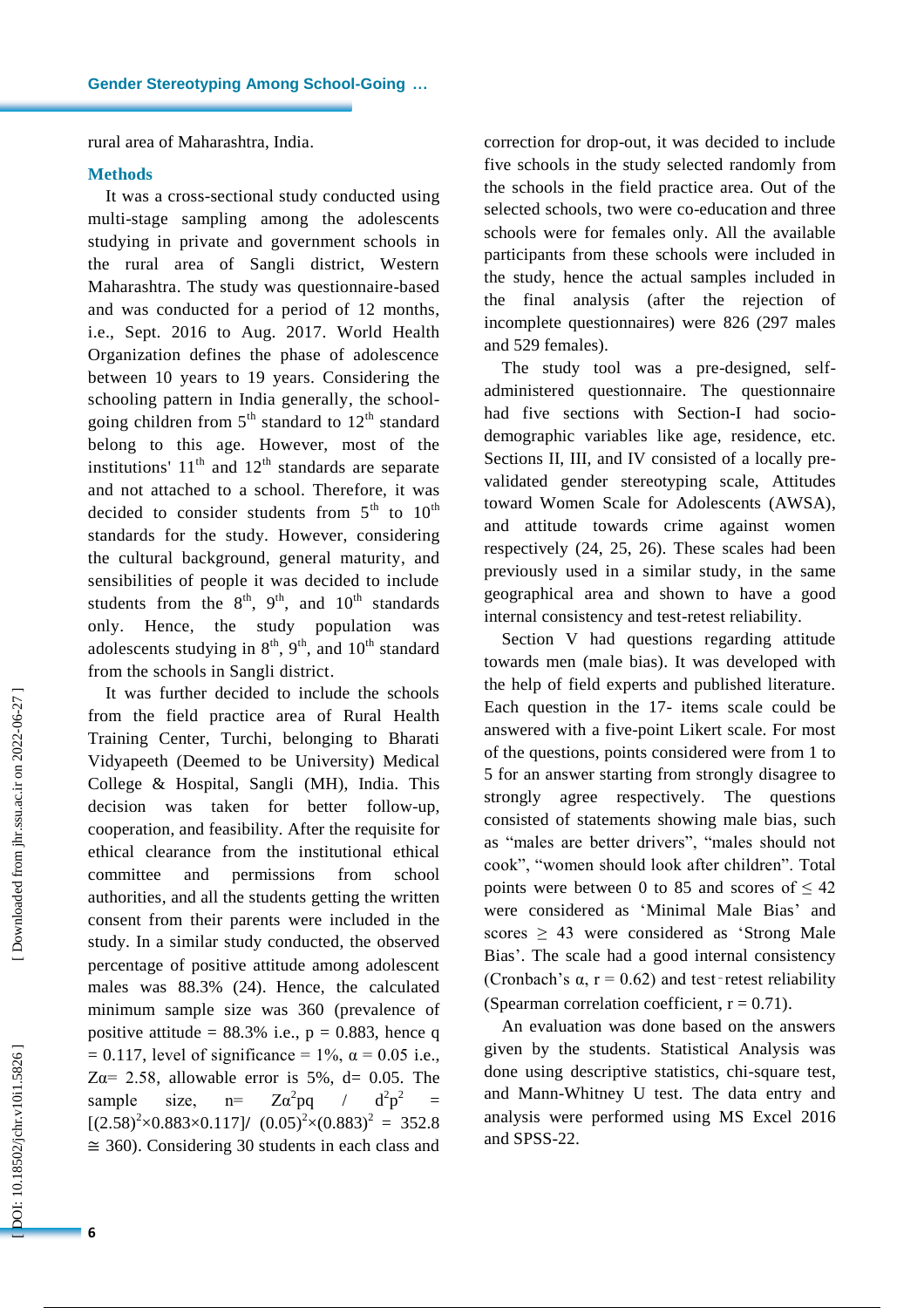## **Results**

The mean (SD) age of participants was 13.99 (0.98) and 297 (3 6%) were males . Seven hundred sixty -three (92.4% ) were Hindu/Jain and 63 (7.6% ) were Muslim. Seven hundred forty -five (90.2% ) resided in the rural areas , whereas 81 (9.8% ) correspondents resided in urban areas. Four hundred and nine (49.5%) participants lived in a joint family and 417 (50.5%) had a nuclear family.

Considering the occupation of the father of each participant , the majority 550 (66.6%) were farmers, followed by 232 service /businessmen (28.1%) , and 44 (5.3%) were labourers. Mother s of the majority of the participants were homemakers 709 (85.8%), followed by 68 (8. 2%) farmers and 49 (5.9%) servicewomen. While father s of 617 (74.7%) participants were highschool educated, 146 (17.7%) were college educated, and 63 (7.6%) were primary educated. It was reported that mother s of majority students , i.e. 673 (81. 5%) had a high school education, whereas mother s of 73 (8.8%) participants had studied in a college and 80 (9. 7%) had studied only up to the primary stage. It was reported that mothers of 800 (96.9%) participants were involved in decision making whereas mothers of 26 (3.1%) participants had no say in decision making.

Out of the 826 participants, 124 (15%) had a strong positive attitude towards women and 569 (68.9%) had a positive attitude, while 133 (16.1%) had a negative attitude. A negative attitude towards women was observed in 93 (31.3%) males as compared to only 40 (7.6%) female participants. Overall , a positive attitude had an increasing trend with age.

We observed minimal to no stereotyping in 375 (45.4%), moderate stereotyping in 357 (43.2%) , and severe stereotyping in 94 (11.4%) participants. A higher percentage of females had minimal to no stereotyping 261 (49.3%) as compared to males 114 (38.4%). Considering religion, minimal to no stereotyping was higher in Hindu/Jain participants as well as residents of rural area s .

Considering crime against women, 653  $(79.1\%)$  had a positive attitude and 173  $(20.9\%)$ had a negative attitude . As far as gender difference was considered, positive attitude was more common among females 456 (86.2%) than males 197 (66.3%). A strong positive attitude towards crime against women was observed in a higher percentage of rural residents as compared to urban (80.3% vs 67.9%). A negative attitude was the highest among participants with labourer fathers 11 (25%) .

**-11.**<br>
had as ing grind as in the set of 653 9%) and the set of 653 9%) and the area during a radius than are during the set of the and the area and the set of had to set had in a radius of had in  $\alpha$  rom atted  $\alpha$  rom Strong male bias was observed in 484 (58.6%) participants, while minimal male bias was noted in 342 (41.4%) participants. The majority of males i.e. , 226 (76.1%) displayed strong male bias as compared to 258 (48.8%). A higher percentage of females disagreed with each of the 17 questions as compared to males. More than 60% of male participants agreed that males are generally more knowledgeable than females, and more than 50% agreed that males are better drivers, better athletes, more truthful, and decisive than females. The majority of female participants did not agree to any of the statement s. Contrarily, less than 20% agreed to the statements like men were stronger and wiser. The remaining statement s were agreed by 20 to 40% of female participants. Overall, a higher percentage of respondents from joint families had strong male bias as compared to those from nuclear families (63.6% vs 53.7%).

All four scores were statistically associated with gender .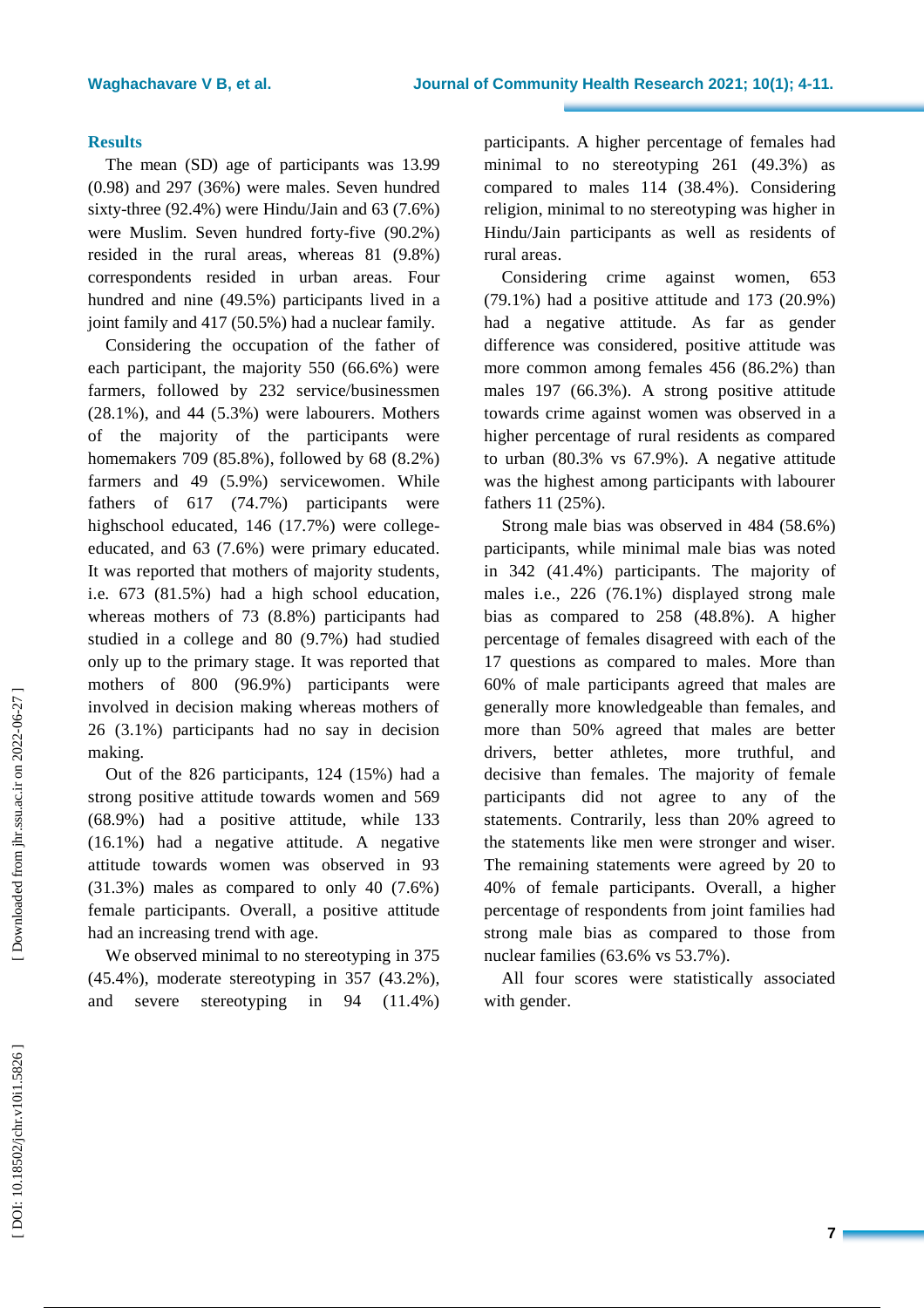| <b>Scales</b>                              | Gender                             | Median (Interquartile range) | P       |
|--------------------------------------------|------------------------------------|------------------------------|---------|
| Attitude towards women score               | Male $(n=297)$<br>Female $(n=529)$ | 70 (63, 77)                  | < 0.001 |
| Stereotyping score                         | Male $(n=297)$<br>Female $(n=529)$ | 10(7, 12)                    | 0.004   |
| Attitude towards crime against women score | Male $(n=297)$<br>Female $(n=529)$ | 41(35, 45)                   | < 0.001 |
| Attitude towards men score                 | Male $(n=297)$<br>Female $(n=529)$ | 47 (36, 57)                  | < 0.001 |

### **Table 1 .** Relation of gender with various scales

Stereotyping score and attitude towards crime against women score were associated with residence (Table 2) .

The association of interpretation of all the scores with various parameters was calculated using the chi -square test. We observed a statistically significant association of the attitude towards females with gender, age group, and father's

education. Similarly, there was an association between the gender stereotyping scale with gender, religion, and residence. Attitude towards crime against women was statistically associated with gender, residence, and father's occupation.

We observed a statistically significant association of attitude towards males with gender and type of family.

## **Table 2 .** Relation of residence with various scales

| <b>Scales</b>                                 | <b>Residence</b>                  | <b>Median</b><br>(Interquartile range) | P     |  |
|-----------------------------------------------|-----------------------------------|----------------------------------------|-------|--|
| Attitude towards women score                  | Urban $(n=81)$<br>Rural $(n=745)$ | 70 (63, 77)                            | 0.495 |  |
| Stereotyping score                            | Urban $(n=81)$<br>Rural $(n=745)$ | 10(7, 12)                              | 0.007 |  |
| Attitude towards crime against<br>women score | Urban $(n=81)$<br>Rural $(n=745)$ | 41(35, 45)                             | 0.023 |  |
| Attitude towards men score                    | Urban $(n=81)$<br>Rural $(n=745)$ | 47 (36, 57)                            | 0.921 |  |

## **Table 3 .** Association (p -value) between all the scores and various parameters

| <b>Parameters</b>   | <b>Attitude</b><br>towards<br>females | <b>Gender-related</b><br>stereotyping | Attitude towards crime<br>against women | Attitude towards<br>males |
|---------------------|---------------------------------------|---------------------------------------|-----------------------------------------|---------------------------|
| Gender              | < 0.001                               | 0.010                                 | 0.000                                   | < 0.001                   |
| Age Group           | 0.036                                 | 0.260                                 | 0.764                                   | 0.138                     |
| Religion            | 0.221                                 | 0.033                                 | 0.366                                   | 0.187                     |
| Residence           | 0.766                                 | 0.034                                 | 0.012                                   | 0.139                     |
| Type of family      | 0.078                                 | 0.427                                 | 0.952                                   | 0.001                     |
| Father's occupation | 0.718                                 | 0.390                                 | 0.031                                   | 0.723                     |
| Mother's occupation | 0.940                                 | 0.667                                 | 0.684                                   | 0.937                     |
| Father's education  | 0.006                                 | 0.436                                 | 0.756                                   | 0.124                     |
| Mother's education  | 0.051                                 | 0.830                                 | 0.495                                   | 0.651                     |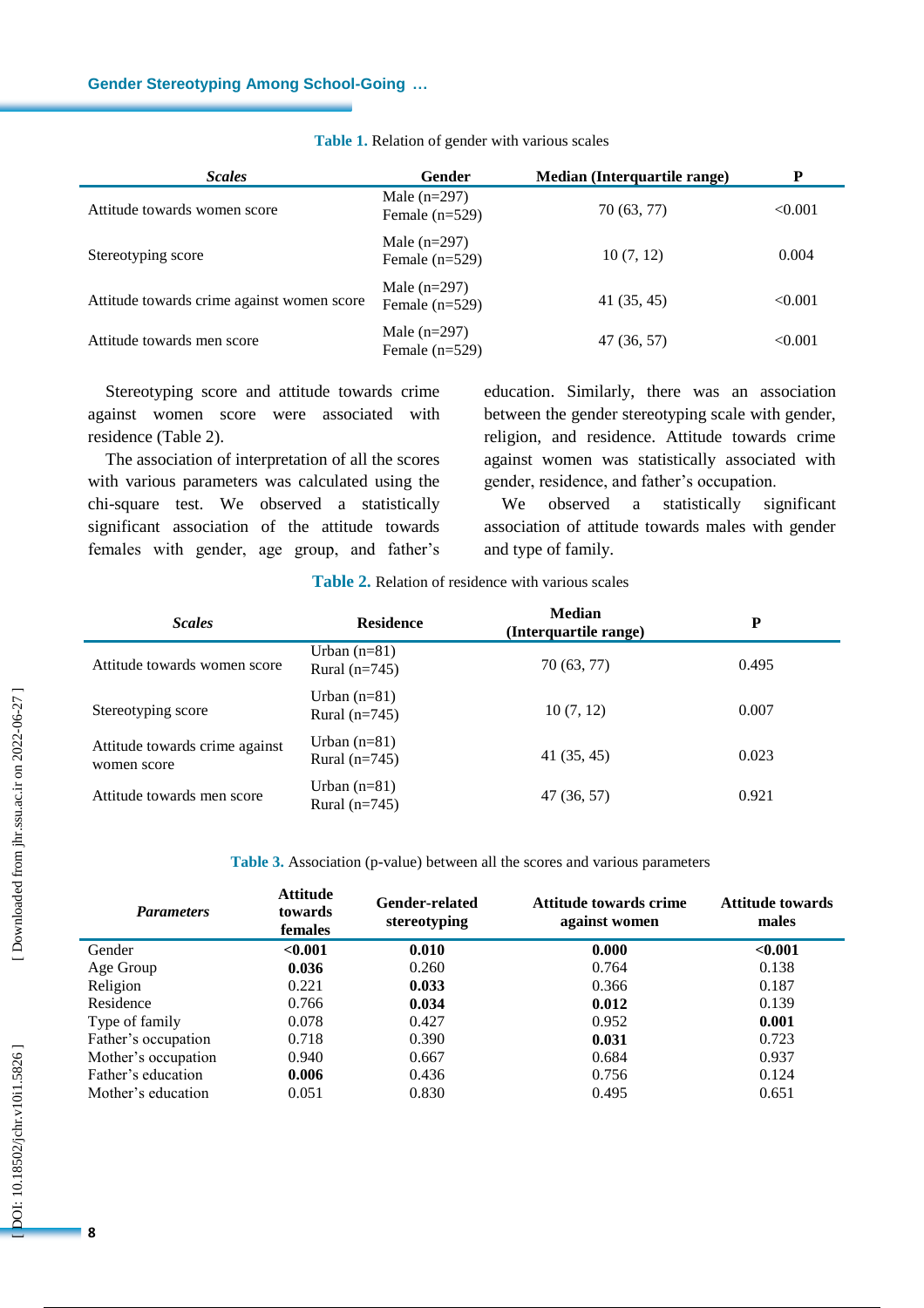## **Discussion**

Overall, 83.89% of the adolescents had a positive attitude towards females (15% had a strongly positive attitude and 68.89% had a positive attitude) . Considering gender difference, 68.7% of males and 92.4% of female adolescents had a positive attitude. In a study conducted in UAE, it was observed that the overall attitude score was poor for both males and females. This difference in the results of the studies can be attributed to socio -cultural differences in the study setting s . On the other hand, both the studies reached similar conclusions that females had a better attitude as compared to males (27 ) .

Similarly, w e observed moderate to severe gender stereotyping in 54.6% of adolescents (61.6% males and 51.7% females) . A Canadian study accepted the widespread presence of occupation -related gender stereotyping among adolescents, with preponderance among males (28) .

A positive attitude towards crime against women was reported in 79.1% of adolescents (86.2% females and 66.3% males). A higher percentage of female participants had a positive attitude. Similar observations were made by Basar, Demirci, Cıcek and Yesıldere Saglam (2019) in Turkey with higher percentages of females displaying a positive attitude regarding violence against women (29) .

Male bias was prevalent in the study sample (5 7 . 9%), with the majority being male adolescents (76.1%) but a considerable number of female adolescents (48.8%).

In a previous study from Sangli district (Maharashtra), a positive attitude towards females was reported among 60.35% of adolescent boys (24) . Moderate to severe gender stereotyping was reported in 64.5% of participants and a positive attitude towards crime against women was reported in 57.5%. We had a higher percentage of positive attitude across the three categories. However, the majority of the participants in our study were females . When these results we compared with only male participants of our study the difference was less, but still better across the

board. The variation in results might be attributed to sampling or difference s in the study period as the current focus in media and the trending culture about this issue may be responsible for some attitude change.

## **Conclusions**

**-11.**<br>uted das lune<br>uted das lune<br>das lune<br>ome ards and lune<br>ards in male and lune<br>ards male and male and male and male and male and in the bias<br>in the simular of the simular stated wer, be des in thain the dated wer, gic We observed an overall positive attitude towards females and crime s against women among adolescents in the present research. Gender stereotyping and strong male bias was exhibited in the majority of adolescents. As expected , female adolescents had an overall better attitude in all the four considered aspects . Surprisingly, male bias and stereotyping were very high in these female adolescents as well. This perception may hamper their future decision -making, career choice , and overall role in society. Adolescents in urban areas were more accepting of crime against women, while those in joint families were prone to male bias. Father 's education and overall social status also played an important role in their attitude, prompting the fact that the attitude of father s plays an important role in the behavioral development of adolescents. It also depicts that family upbringing instils these values.

In a conclusion, it is necessary to make active efforts in schools to promote gender equality. Special attention has to be given to male adolescents to cultivate a better attitude towards female s and to abandon stereotyping and male biases. Adolescents should be explained with examples to reduce occupation-related gender stereotyping. This may help them in aspiring for better career opportunities. If possible , parents , especially fathers of adolescents should be sensitized for developing desirable attitudes since family support goes long way in developing them.

## **Limitations**

The present research suffers from certain drawbacks such as the use of a self -reported questionnaire -based study and no authenticated mechanism to verify the answers. Moreover, intervening factors like current psychological state s, effect s of any current affairs, personal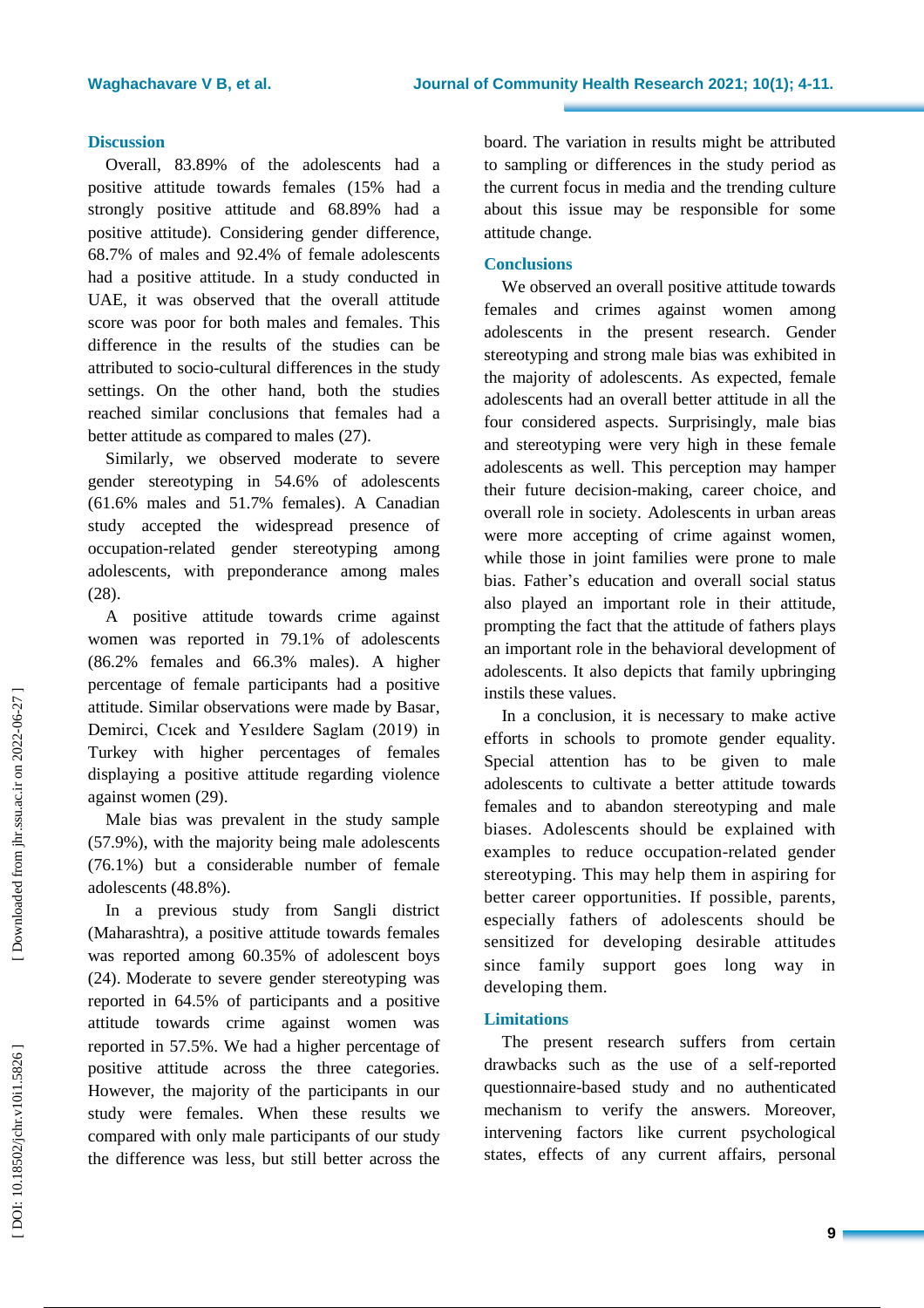experiences , etc. were not considered in the study .

### **Conflict of Interest**

None to declare.

## **Author contribution**

All the authors had contributed in planning, data collection, interpretation of data and

## **References**

1.Sexism. In Medical Subjects Headings (MeSH). U.S. National Library of Medicine. 2013. Available from: https://www.ncbi.nlm.nih.gov/mesh/?term=Sexism

- 2 .Stereotype. In Medical Subjects Headings (MeSH). U.S. National Library of Medicine. 1981. Available from: http:// www.ncbi.nlm.nih.gov/ mesh/? term=Stereotyping .
- 3 . Archer J, Lloyd B. Sex and Gender (2nd ed.). Cambridge University Press. 2002.
- 4 . Joshi P, Audichya S. Factors and Influences on Urban Adolescents Career Choices: A Qualitative Study. International Research Journal of Social Sciences. 2017 ; 6(6): 10 –14.
- 5 . Gulhati K. Attitudes towards Women Managers: Comparison of Attitudes of Male and Female Managers in India. Economic and Political Weekly. 1990; 25(7–8): M41–M48.
- 6 . Women and Work Commission TUC Submission. Trades Union Congress, London. 2005. Available from: https:// www.tuc.org.uk/ research - analysis/reports/women -and -work -commission -tuc -submission .
- 7 . Mapfumo J, Chireshe R, Munhuweyi P. Career Perceptions and Visions of Boys and Girls in Secondary Schools in Zimbabwe: Some Implications for Teachers and Parents. Zambezia . The Journal of Humanities of the University of Zimbabwe. 2002; 29(2): 156–173. Available from: https://www.ajol.info/index.php/zjh/article/view/6727.
- 8 . McQuaid R, Bond S. Gender Stereotyping In Career Choice Research Project. Employment Research Institute and Careers Scotland. 2004 .
- 9 . Bandura A. Social Foundations of Thought and Action: A Social Cognitive Theory (1st ed.). Prentice Hall. 1985.
- 10 . Powell A, Dainty A, Bagilhole B. Gender Stereotypes among Women Engineering and Technology Students in The UK: Lessons From Career Choice Narratives. European Journal of Engineering Education. 2012; 37(6) : 541 – 556.
- 11 . UN Women. Violence Against Women and Girls: The Shadow Pandemic [Press release]. 2020. Available from: https://www.unwomen.org/ en/news/ stories/2020/4/ statement-ed-phumzile- violence-against-women-duringpandemic .
- 12 . Basar F, Demirci N. Domestic Violence against Women in Turkey. Pakistan Journal of Medical Sciences. 2018; 34(3): 660 –665.
- 13 . Breiding MJ, Smith SG, Basile KC, et al. Prevalence and Characteristics of Sexual Violence, Stalking, and Intimate Partner Violence Victimization—National Intimate Partner and Sexual Violence Survey, United States, 2011. American Journal of Public Health. 2015; 105(4) : e11 –e12.
- 14. Bohra N, Sharma I, Srivastava S, et al. Violence against Women. Indian Journal of Psychiatry. 2015; 57(2): 333.
- 15 . Boyle MH, Georgiades K, Cullen J, et al. Community Influences on Intimate Partner Violence in India: Women's Education, Attitudes Towards Mistreatment and Standards of Living. Social Science & Medicine. 2009; 69(5): 691 – 697.
- 16 . Blum R W, Bastos FIPM, Kabiru CW, et al. (2012). Adolescent health in the 21st century. The Lancet. 2012; 379(9826) : 1567 –1568.
- 17 . Cappa C, Wardlaw T, Langevin -Falcon C, et al. Progress for children: a Report Card on Adolescents. Lancet (London, England). 2012; 379(9834): 2323 –2325.
- 18 . Lower age of Juveniles for justice to victims. The New Indian Express. 2013. Available from: https://www.newindianexpress.com/opinions/editorials/2013/sep/18/Lower-age-of-juveniles-for-justice-to-victims-517549.html
- 19 . Bajpai GS. Juvenile Justice: Impact and Implementation in India. Bloomsbury India. 2019.
- 20 . Igras SM, Macieira M, Murphy E, et al. Investing in Very Young Adolescents' Sexual and Reproductive Health.

finalization of the manuscript.

### **Acknowledgments**

We would like to thank all the participants and the permitting schools for their time and efforts.

OOI: 10.18502/jchr.v10i1.5826